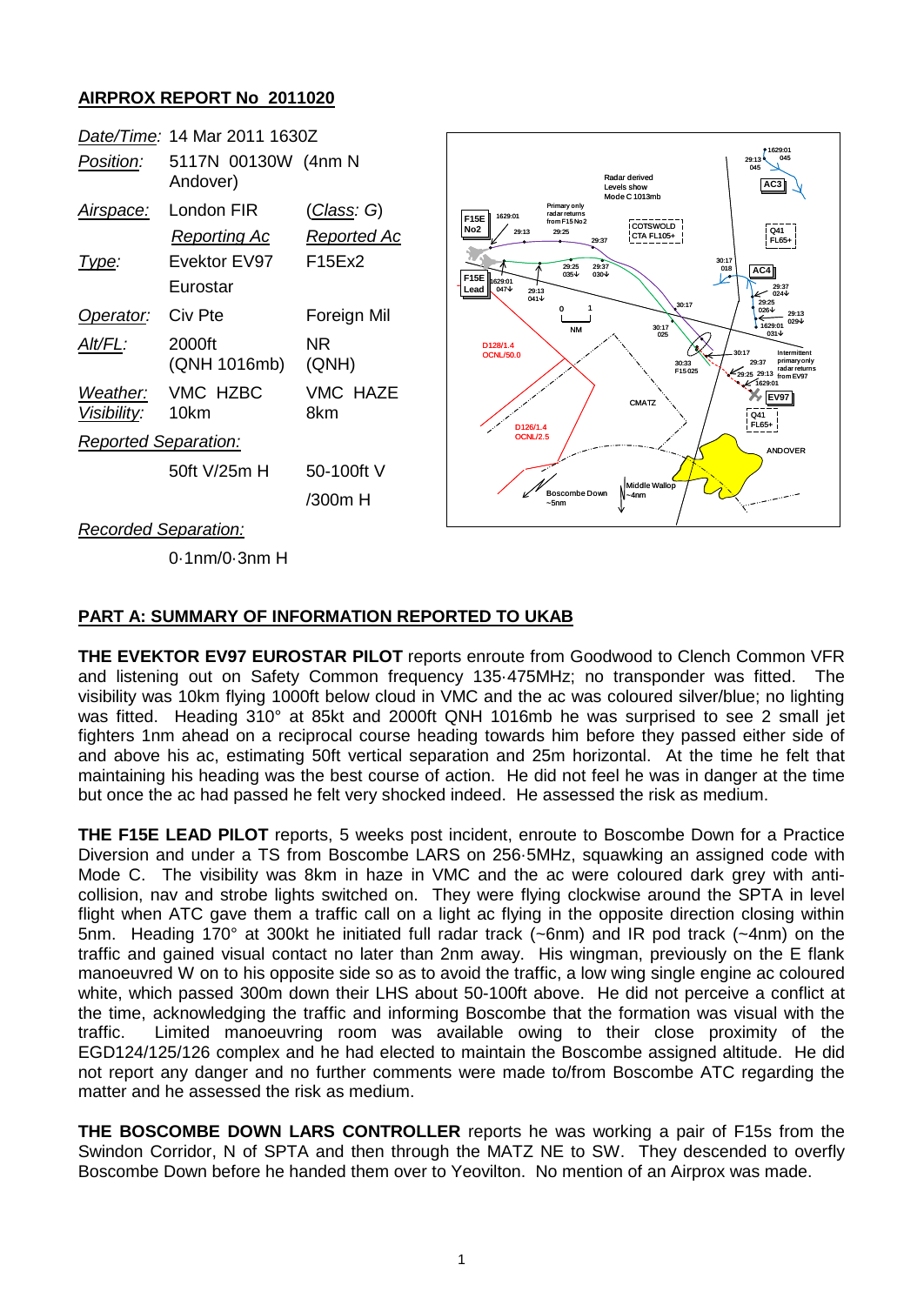**HQ 1GP BM SM** reports that the Airprox occurred between an EV97 Eurostar operating VFR and a pair of F15E Strike Eagles on a NAVEX towards Boscombe Down and Yeovilton, in receipt of an ATS from Boscombe Zone. Whilst the F15 pilot stated in Part 1 of his Airprox report that he was in receipt of a DS, in the narrative he stated that he was in receipt of a TS which is borne out by the tape transcript.

[UKAB Note (1): The F15 flight contacted Boscombe ZONE at 1625:29 approximately 7nm SSW of Lyneham tracking 220°, squawking Boscombe code 2651 and levelling at FL100. ZONE confirmed the flight was identified under a TS and then requested their intentions. It was established that the flight wanted to turn onto 090° to remain N of SPTA and then route clockwise around SPTA to pass O/H Boscombe Down towards Yeovilton. One minute later the F15 flight requested descent to the lowest level available and was cleared to FL50 initially before, at 1627:59, being cleared 2000ft QFE 999mb.]

At 1629:11 ZONE passed TI to the F15 flight on un-related traffic, AC3, to the ENE, *"(F15 c/s) traffic left eleven o'clock, six miles, crossing left right, indicating FL45"* (radar replay shows approximately 9nm lateral separation). ZONE then issued the F15 flight with a R turn onto 110° before at 1629:26, ZONE passed further TI on other un-related traffic, AC4, *"(F15 c/s) traffic east 3 miles, tracking north, indicating 2500ft"* (radar replay shows approximately 5nm lateral separation). Both of these pieces of TI are acknowledged by the F15s and at 1629:38 they declare, *"(F15 c/s) we got radar traffic.*" However, at this point what is believed to be the EV97 is approximately 6nm SE of the F15s manoeuvring. No SSR return is observed throughout the radar replay from the EV97. Moreover, ZONE does not provide TI that can be correlated to the position of the EV97 relative to the F15 flight.

Boscombe reported that the PSR and SSR were fully serviceable at the time of the occurrence.

ZONE then instructs the F15 flight to turn R onto heading 140°, which was not acknowledged. Over 30sec later at 1630:19 the F15s reported, *"140 (F15 c/s) is visual with radar traffic confirm you want us at 140*" which ZONE acknowledges. The F15 pilot's written report stated that they had radar lock at around 6nm, targeting pod acquisition at around 4nm and visual at around 2nm. Given the content of the F15 crew's report, that the radar contact relating to the second piece of TI was approximately 2nm NE of the F15s and that the EV97 is approximately 1·7nm in their 12 o'clock, it is clear that the F15s had locked onto and then sighted the EV97.

Although ZONE did not provide TI to the F15s on the EV97, the F15 crew's interpretation of TI on AC4 allowed them to obtain sensor and then visual acquisition of the EV97 and to avoid it by a margin that they deemed appropriate.

From an ATM perspective, the issue to be addressed is the lack of TI on the EV97 to the F15s. Given that ZONE passed TI on the other traffic that was relevant to the F15s an HF related cognitive failure or a deliberate decision not to pass TI can be discounted; therefore, it appears reasonable to argue that the EV97 either did not paint on the surveillance display due to the ac's size, construction or presenting aspect to the radar aerial, or was obscured by radar clutter. However, it has been impossible to determine exactly what occurred.

UKAB Note (2): The diagram was created using a combination of the Clee Hill, Heathrow 10cm and Pease Pottage radars. The EV97 is seen as an intermittent primary only radar return but exhibiting severe track jitter throughout and F15E No2 is showing as a primary only return displaced echelon port to the Lead ac. The radar recording shows the Airprox occurs at 1630:33, the EV97 appearing to pass between the 2xF15Es, the closest being F15E Lead on its LHS by 0·1nm with F15E No2 0·3nm on its R.

**HQ 3AF** comments that it appears that in complying with Boscombe ZONE's instructions, particularly the R turn to 140°, the formation was brought into confliction with the EV97 which, it is reasonably suggested above, was probably not painting on ZONE's display. Fortunately, the formation lead obtained radar contact on the EV97 in time to see and avoid.